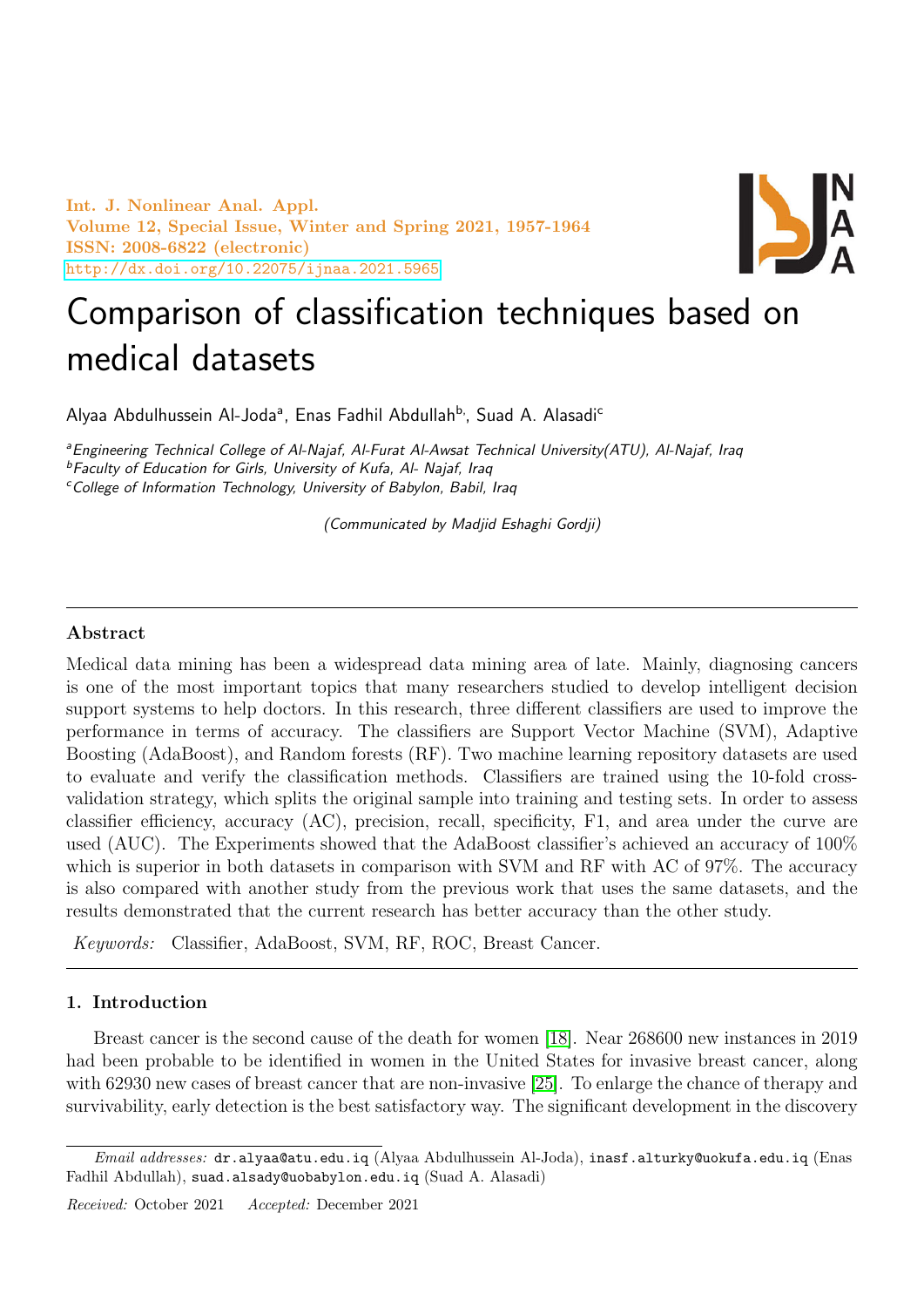of knowledge especially the methods of data mining helped in medicine and in several other fields such as finance marketing, and social science [\[7,](#page-6-0) [22\]](#page-7-2). Many classifiers have been developed in recent years to perform prediction evaluations on patient's medical prognosis using scientific datasets. For example, the use of machine learning methods to evaluate breast cancer patient's tumor behavior [\[16,](#page-6-1) [26,](#page-7-3) [6\]](#page-6-2). Clustering methods are used to anticipate particular classification labels in order to handle large amounts of data. Classification models are used to assign newly available data to a category label. Classification is the process of developing a model that adequately defines and differentiates distinct data classes or ideas. These methods are capable of classifying both category and numerical characteristics. There are many classification methods including Naive Bayesian, k-nearest neighbor, SVM, SMO, and random forest [\[21\]](#page-7-4). This paper compares the accuracy of three different classifiers including Support Vector Machine (SVM), Random Forests (RF), and the AdaBoost in the diagnosis of breast cancer. To enhance the classifier's performance, the dataset is preprocessed with an appropriate technique for managing missing values and the dataset's imbalance.

# 2. Literature review

In recent years, data mining methods such as classification on different medical datasets are used for breast cancer by many researchers. These algorithms provide accurate classification results and they are often used to predict and classify abnormal events, to get a better understanding of incorrigible diseases like cancer. The discoveries of data mining-based classification are promising for the detection of breast cancer [\[6\]](#page-6-2). Table [1](#page-1-0) summarizes some of the researches that have been conducted on this technique. These studies used the Breast Cancer Dataset (BCD) and the Wisconsin Breast Cancer (WBC) Dataset [\[19\]](#page-7-5), respectively.

<span id="page-1-0"></span>

| Table 1: Some methods for breast cancer diagnosis |             |                                        |            |             |            |  |
|---------------------------------------------------|-------------|----------------------------------------|------------|-------------|------------|--|
| Paper Reference                                   | Datasets    | Classification Algorithms and accuracy |            |             |            |  |
| [21], 2019                                        | BC          | NB                                     | <b>SVM</b> | <b>GRNN</b> | J48        |  |
|                                                   |             | 89%                                    | 89%        | 91\%        | 91\%       |  |
| [14], 2017                                        | <b>WPBC</b> | <b>KNN</b>                             | NB         | C5.0        | <b>SVM</b> |  |
|                                                   |             |                                        |            | 81\%        | 81\%       |  |
| $[15]$ , 2016                                     | <b>WPBM</b> | NB                                     | C4.5       | <b>SVM</b>  |            |  |
|                                                   |             | 67.17%                                 | 73.73%     | 75.75%      |            |  |
| $[16]$ , 2016                                     | <b>WBC</b>  | <b>SVM</b>                             | C4.5       | NB          | <b>KNN</b> |  |
|                                                   |             | $\overline{\mathrm{SVM}}: 97.13\%$     |            |             |            |  |
| $[11]$ , 2016                                     | <b>WDBC</b> | NB                                     | <b>SVM</b> |             | Ensemble   |  |
|                                                   |             | 97.3%                                  | 98.5%      |             | 97.3%      |  |
| $[12]$ , 2020                                     | <b>BC</b>   | NB                                     | <b>SMO</b> | J48         |            |  |
|                                                   |             | 76.61\%                                | 95.32\%    |             | 98.20%     |  |
|                                                   | <b>WBC</b>  | NB                                     | <b>SMO</b> |             | J48        |  |
|                                                   |             | 99.12%                                 | 99.56%     |             | 99.24%     |  |

Table 1: Some methods for breast cancer diagnosis

The classification techniques that are used to create prediction models and evaluate their accuracy results in this paper are (SVM), (RF), and (AdaBoost) algorithm.

## 3. Background

In the knowledge discovery process, data mining is the main step. Some of the disciplines of data mining are data science, database technology, statistics, visualization, and machine learning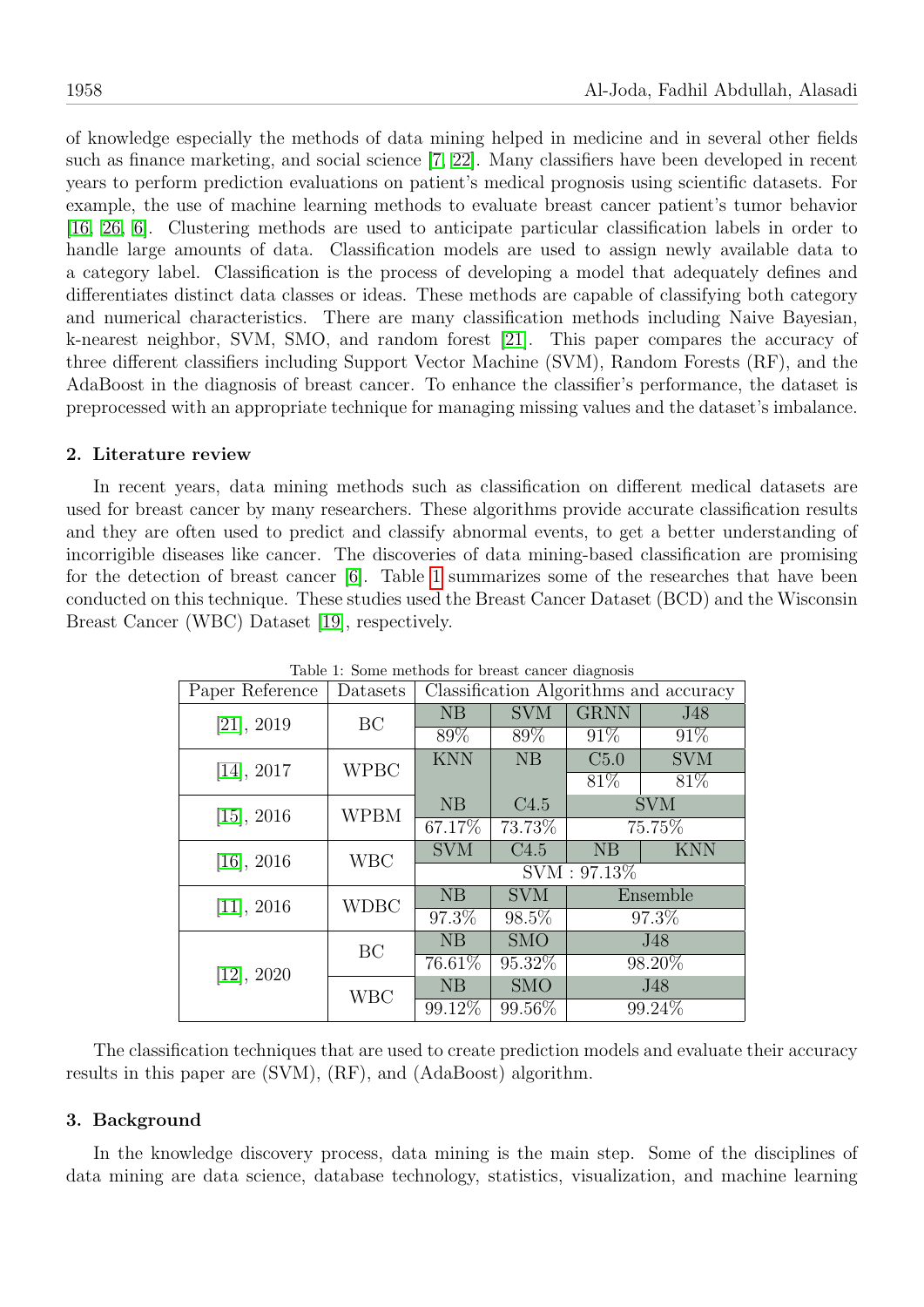[\[8\]](#page-6-7). Data classification is an issue with multiple applications in a wide range of mining applications. Classification is used because the challenge tries to figure out how a set of feature variables relates to a target variable of interest. There is a wide range of models that can be utilized because many practical problems may be described as relationships between feature and goal variables [\[8\]](#page-6-7). A welldefined specification of the classes and a training collection of pre-classified cases characterize the classification problem. The goal is to create a model that can be applied to unclassified data to classify it. Classification is the process of developing a model that adequately explains and differentiates various data classes or ideas. SVM, SMO, fuzzy set method, decision tree, and Bayesian inference are all examples of machine learning techniques [\[17\]](#page-6-8). Support vector machine is a kind of statistical learning theory that is based on the concept of structural risk reduction. Support vector machines and neural network approaches are collections of supervised learning methods for classifying both linear and nonlinear data, performing regression, and detecting outliers. SVM classifies data into two groups along a hyperplane while avoiding overfitting by raising the hyperplane separation margin. [\[9,](#page-6-9) [1\]](#page-6-10). The (RF) Method is a supervised learning method that may be used for classification and regression. It is also the easiest to use and most flexible algorithm around. Trees form a forest, and the more trees there are in a forest, the stronger it is. RF creates decision trees from random data samples, gets predictions from each tree, and then votes on the best one. Additionally, it serves as a fairly accurate indication of the feature's significance [\[1,](#page-6-10) [23\]](#page-7-6).

The ( AdaBoost) method, which is often employed in a variety of areas, where several weak classifiers are combined into a robust classifier [\[24\]](#page-7-7). AdaBoost was created by Robert Schapire and Yoav Freund in 1995. This algorithm uses updated sample of the old weight to train a new frail classifier. Each time the weak classifier is trained on the sample population, new sample weights are generated and the process continues until the target error rate is attained or the maximum number of iterations is reached [\[12\]](#page-6-6). Imbalanced data occurs while there is a substantial variance among the classes in the dataset. Prediction models made from imbalanced datasets are regularly biased in the direction of the majority concept, while there is a better value of misclassifying for diagnosing uncommon diseases [\[5\]](#page-6-11). The k-fold Cross-validation (CV) is a widespread technique to assess classification performance [\[20\]](#page-7-8).

The CV is split data into k subgroups where each time is used one of the k subsets. A training set is formed from the validation/test set and the other  $(k-1)$  subsets. The mistakes estimation is an average of overall (k) trials to get the entire usefulness of the model. It significantly decreases bias to use of a maximum of the data for fitting [\[27\]](#page-7-9).

## 4. Datasets

Two datasets used in this study are available at the University of California, Irvine's Machine Learning Repository [\[19\]](#page-7-5). Breast Cancer Dataset (BC) and Wisconsin Breast Cancer (WBC) are the datasets in question. The BC dataset contains 286 instances where 201 examples containing no recurrence events and 85 containing recurrence occurrences. The BC dataset contains ten characteristics, for this dataset are derived from a high-quality digital picture for needle aspirate of a breast tumor. In the target feature records, the prediction is made (i.e., malignancy or benign) [\[27\]](#page-7-9). A total of 699 instances and 11 features were found in the WBC dataset, with 458 being benign and 241 being malignant. The characteristics (Bare Nuclei) status was missing of 16 submissions. This dataset requires extensive data preparation to deal with missing values and imbalanced data [\[28,](#page-7-10) [3,](#page-6-12) [10,](#page-6-13) [2,](#page-6-14) [4,](#page-6-15) [13\]](#page-6-16).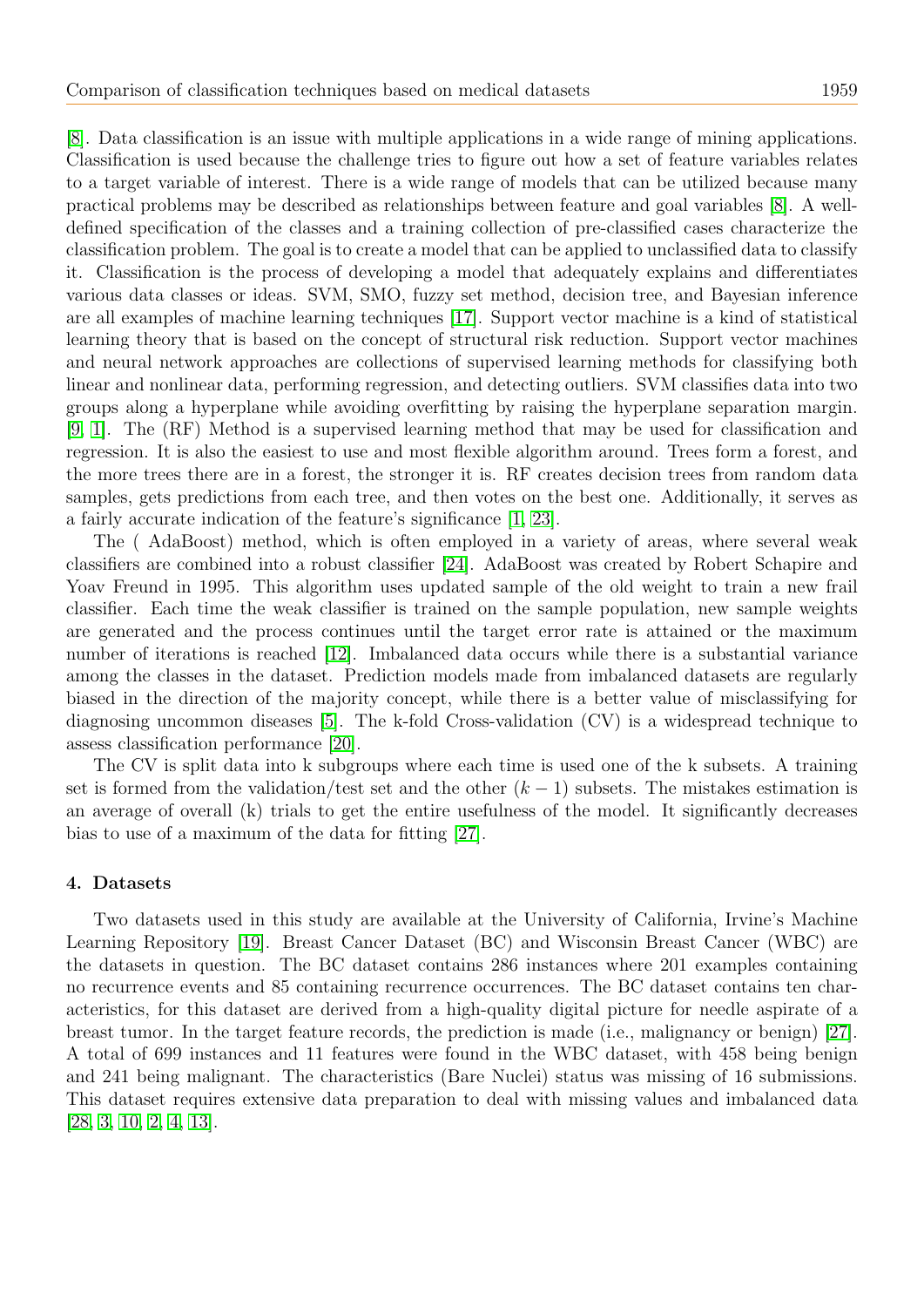## 5. Research methodology

Before applying any classifier, preprocessing is done on the data to remove missing and unbalanced data and improve the classifier's performance. All occurrences with missing values are deleted to control the missing points. The issue of asymmetric data requires regulation of both the training set and the classifier. To do this, tenfold cross-validation is used, followed by an assessment of the three classifiers. To begin, the preprocess removes any missing values from the dataset. Second, to mitigate the preference associated with a random selection of training data, 10 fold cross-validation was used, and then research was conducted on the three classifiers SVM, RF, and AdaBoost, as shown in Figure [1.](#page-3-0)



<span id="page-3-0"></span>Figure 1: Breast cancer detection model

Six performance metrics are used in this study to assess all classifiers. They are as follows: Precision, the area under curve (AUC), specificity and accuracy (AC), F1, and recall [\[3,](#page-6-12) [10\]](#page-6-13).

## 6. Experimental results

In the presented study, Breast Cancer and WBC were used to validate the classification methods. The classification efficiency has been evaluated and displayed in Table [2](#page-4-0) for the BC dataset. The classification accuracy for the AdaBoost classifier is 0.981, which is better than SVM that has an accuracy of 0.860. The RF is the lower accuracy of 0.786.

The scatter plot of the classes for classifications algorithms for the Breast Cancer dataset is displayed in figure [2.](#page-4-1)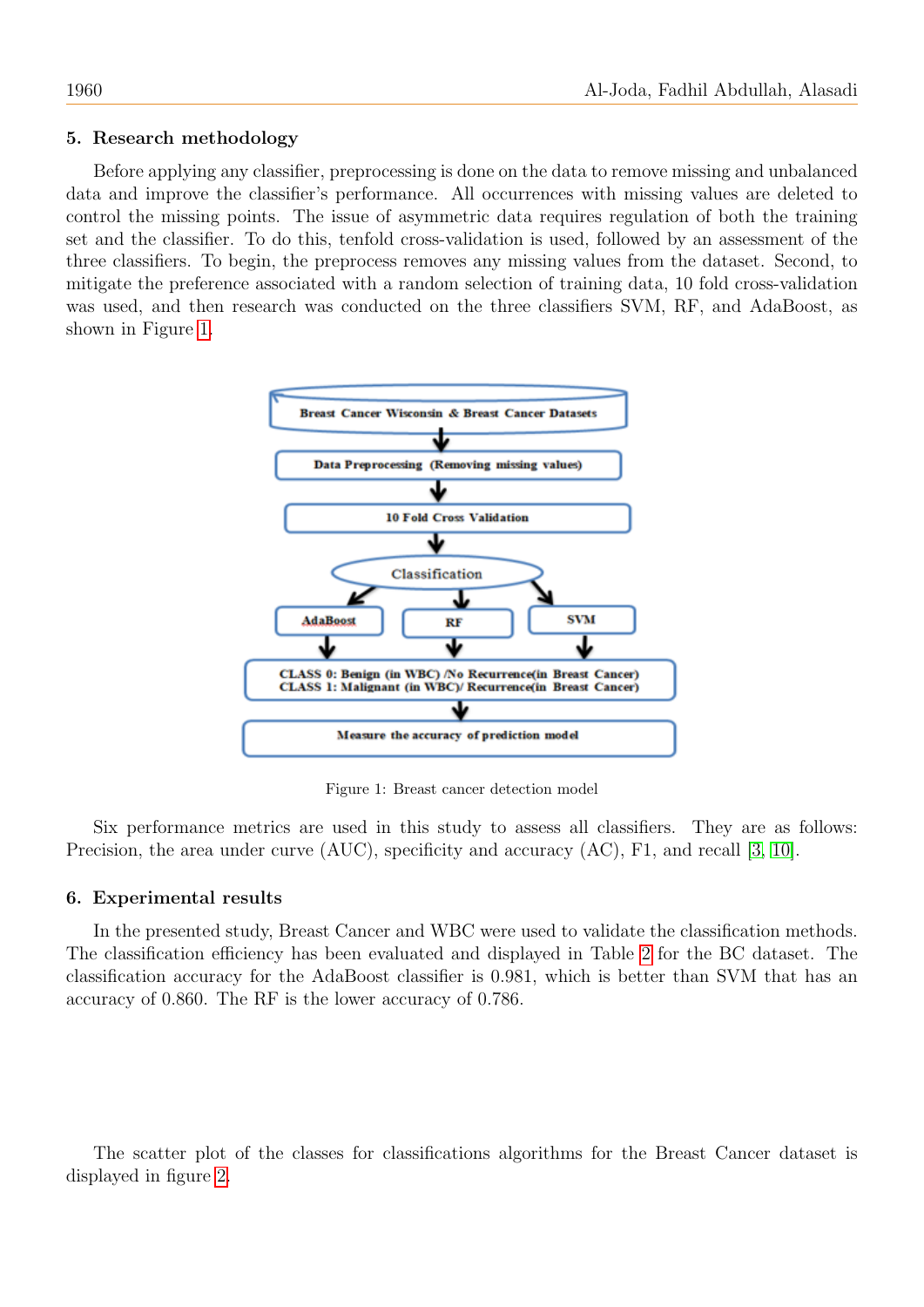<span id="page-4-0"></span>

| Classification Evaluation for Breast Cancer dataset |       |       |                |           |        |             |
|-----------------------------------------------------|-------|-------|----------------|-----------|--------|-------------|
| Model                                               | AUC – | AC    | H <sup>1</sup> | Precision | Recall | Specificity |
| AdaBoost                                            | 0.999 | 0.981 | 0.981          | 0.981     | 0.981  | 0.976       |
| <b>SVM</b>                                          | 0.914 | 0.860 | 0.845          | 0.878     | 0.860  | 0.655       |
| RF                                                  | 0.767 | 0.786 | 0.757          | 0.782     | 0.786  | 0.527       |

Table 2: Classification evaluation measurements for breast cancer dataset



<span id="page-4-1"></span>Figure 2: Classifiers scatter plot for Breast Cancer dataset

The AdaBoost classifier success in detecting classes as shown in figure [2.](#page-4-1) The misclassified classes are shallow and shown in the middle of the scatter. The SVM can classify no recurrence-events class very well rather than recurrence events where some classes are inaccurate. The RF classifier is the lowest accuracy in detecting classes where there are overlapping between classification results.

The ROC curve for the no recurrence-events and recurrence events for Breast Cancer dataset is shown in figure [3.](#page-4-2) The ROC is explained the relation between the (sensitivity) against the (specificity) at various threshold settings.



<span id="page-4-2"></span>Figure 3: The RC in Breast Cancer dataset

The classification efficiency for the WBC dataset has been displayed in Table ??.

The scatter plot of the classes for classifications algorithms for the WBC dataset is displayed in figure [4.](#page-5-0)

The performance measures for the classifiers is compared with the research proposed in [\[12\]](#page-6-6) in which three classifiers including J48, SMO, and NB, for the same datasets are used.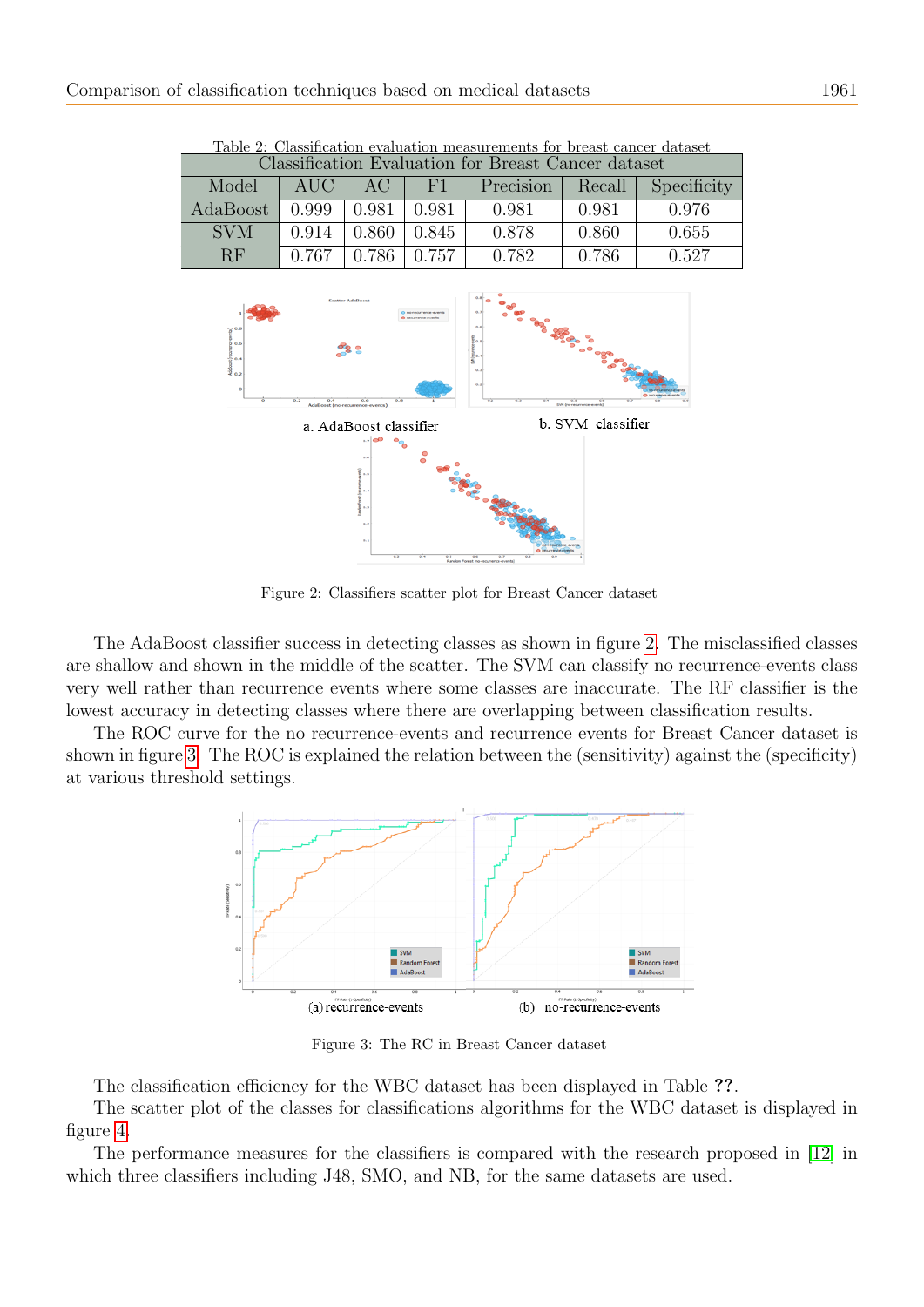| Classification Evaluation for WBC dataset |       |       |       |           |        |             |
|-------------------------------------------|-------|-------|-------|-----------|--------|-------------|
| Model                                     | AUC 1 | A C   | F1    | Precision | Recall | Specificity |
| AdaBoost                                  | 1.000 | 1.000 | 1.000 | 1.000     | 1.000  | 1.000       |
| <b>SVM</b>                                | 0.994 | 0.976 | 0.976 | 0.976     | 0.976  | 0.973       |
| RF                                        | 0.994 | 0.976 | 0.976 | 0.977     | 0.976  | 0.985       |

Table 3: Classification Evaluation measurements for Breast Cancer dataset



<span id="page-5-0"></span>Figure 4: Classifiers scatter plot for the WBC dataset

The ROC curve for benign and malignant for WBC dataset is shown in figure [5.](#page-5-1) The ROC is explained the relation between the (sensitivity) against (specificity) at various threshold settings.



<span id="page-5-1"></span>Figure 5: The ROC in WBC dataset

According to the findings shown in Table [4,](#page-6-17) all classifiers in the proposed method achieve a high level of accuracy when compared to other classifiers. [\[12\]](#page-6-6).

# 7. Conclusions

Among women, breast cancer is considered most significant cause of death. Women's survival depends on the early detection of breast cancer. Current machine learning techniques make it feasible to identify breast cancer. Three classifier algorithms including the AdaBoost, SVM, and RF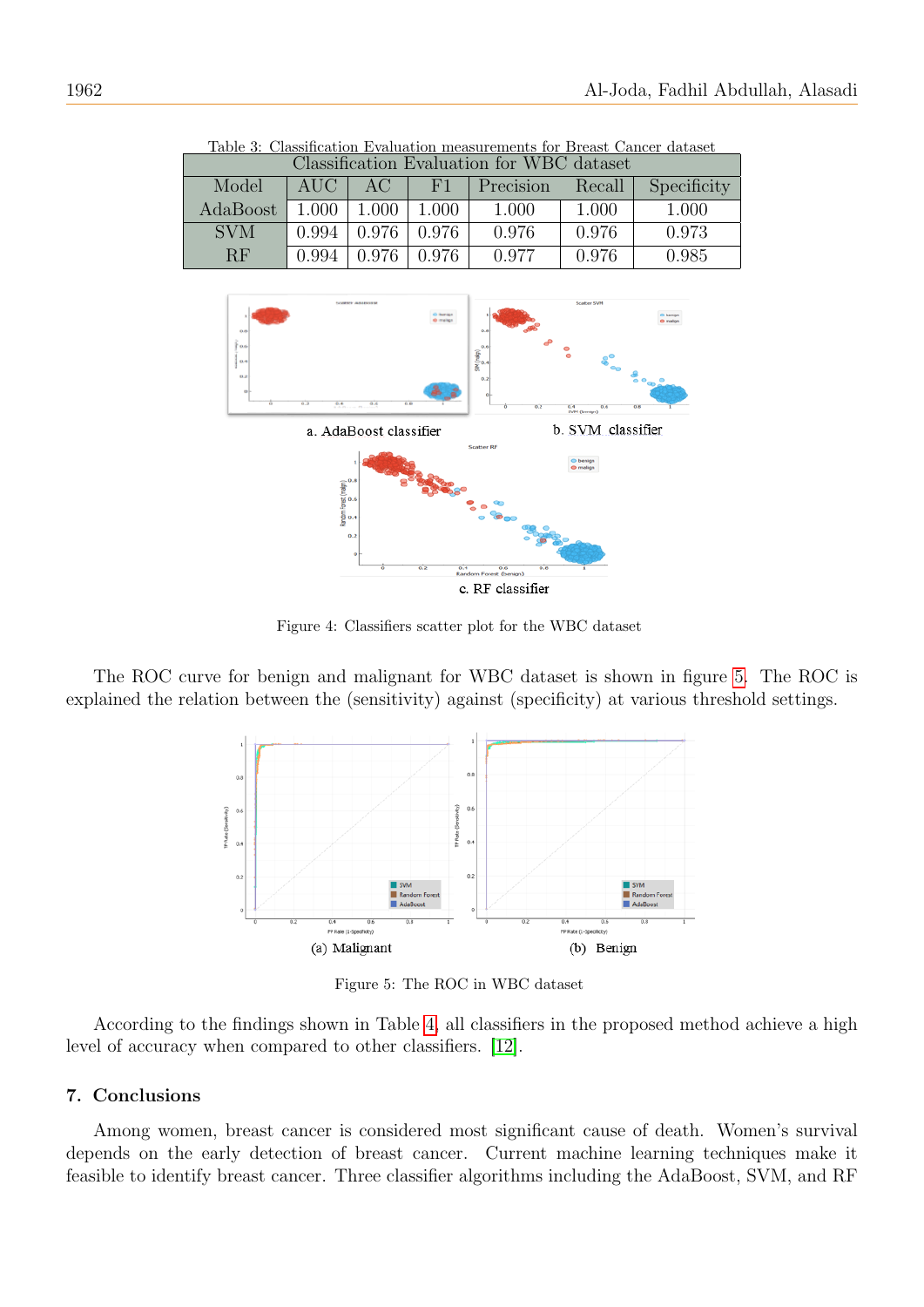| Dataset    | Paper $[12]$ | used classifiers   |
|------------|--------------|--------------------|
| <b>BC</b>  | NB: 75.53%   | AdaBoost: $98.1\%$ |
|            | J48: 74.82%  | SVM: 86\%          |
|            | SMO: 72.66%  | RF: 78.6%          |
| <b>WBC</b> | NB: 97.37\%  | AdaBoost: 100\%    |
|            | SMO: 96.78%  | SVM: 97.6%         |
|            | J48: 95.91%  | RF: 97.6%          |

<span id="page-6-17"></span>Table 4: Comparison of the accuracy measures for BC and WBC Datasets

are applied on two breast cancer benchmarking datasets were employed in this research to identify breast cancer. The AdaBoost classifier is the beast one such that it classified the breast cancer with accuracy near to 100% for the WBC dataset and 98% for the BC dataset. For SVM and RF, the accuracy is about 97% in WBC dataset, while SVM has 86% and RF has 78% as accuracy for the BC dataset. The same tests will be repeated in the future with other classifiers and datasets. The results of this study may be utilized as a guide for malignant tumor centers to improve the consistency of breast cancer diagnosis.

## References

- <span id="page-6-10"></span>[1] E. Abdullah, A. Lafta and S. Alasadi, Information gain-based enhanced classification techniques, Next Generation of Internet of Things (2021) 499–511.
- <span id="page-6-14"></span>[2] E. Abdullah, S. Alasadi and A. Al-Joda, Text mining based sentiment analysis using a novel deep learning approach, Int. J. Nonlinear Anal. Appl. 1(12) (2021) 595–604.
- <span id="page-6-12"></span>[3] N. Al-Aaraji, E. Al- Shamery and A. Abdulhussein, ARNN for enhancing driftdetection of data stream based on modified page hinckley model, J. Engin. Appl. Sci. 13(10) (2018) 8281–8291.
- <span id="page-6-15"></span>[4] T.A. Al-Asadi, A.J. Obaid and A.A. Alkhayat, Proposed method for web pages clustering using latent semantic analysis, J. Engin. Appl. Sci. 12(8) (2017) 8270–8277.
- <span id="page-6-11"></span>[5] H. Alghodhaifi, A. Alghodhaifi and M. Alghodhaifi, Predicting invasive ductal carcinoma in breast histology images using convolutional neural network, IEEE IEEE National Aerospace . Electr. Conf. 2019, pp. 374-378.
- <span id="page-6-2"></span>[6] V. Chaurasia and P. Saurabh, A novel approach for breast cancer detection using data mining techniques, Int. J. Innov. Res. Computer Commun. Engin. 2 (2017).
- <span id="page-6-0"></span>[7] M. Goyani and N. Patel, Multi-level haar wavelet based facial expression recognition using logistic regression, Int. J. Next-Generation Comput. 1 (2018) 51–131.
- <span id="page-6-7"></span>[8] J. Han, M. Kamber and J. Pei, Data Mining: Concepts and Techniques, Morgan Kauffman. 2011.
- <span id="page-6-9"></span>[9] J. Han, J. Pei and M. Kamber, Data Mining: Concepts and Techniques, Elsevier. 2011.
- <span id="page-6-13"></span>[10] A. Janssens and F. Martens, Reflection on modern methods: revisiting the area under the ROC curve, Int. J. Epidemio. 49(4) (2020) 403–1397.
- <span id="page-6-5"></span>[11] D. Lavanya and D. Rani, Analysis of feature selection with classification: Breast cancer datasets, Indian J. Comput. Sci. Engin. 2(5) (2011) 756–63.
- <span id="page-6-6"></span>[12] S. Mohammed, S. Darrab, S. Noaman and G. Saake, Analysis of breast cancer detection using different machine learning techniques, InInternational Conference on Data Mining and Big Data, 2020, pp. 108–117.
- <span id="page-6-16"></span>[13] J. Obaid, T. Chatterjee and A. Bhattacharya, Semantic Web and Web Page Clustering Algorithms: A Landscape View, EAI Endorsed Transactions on Energy Web. 8(33) (2020).
- <span id="page-6-3"></span>[14] U. Ojha and S. Goel, A study on prediction of breast cancer recurrence using data mining techniques, IEEE 7th International Conference on Cloud Computing, Data Science & Engineering-Confluence, 2017, pp. 527–530.
- <span id="page-6-4"></span>[15] A. Pritom, M. Munshi, S. Sabab and S. Shihab, Predicting breast cancer recurrence using effective classification and feature selection technique, IEEE 19th Int. Conf. Comput. Inf. Technol. (2016) pp.310–314.
- <span id="page-6-1"></span>[16] A. Pritom, M. Munshi, S. Sabab and S. Shihab, Predicting breast cancer recurrence using effective classification and feature selection technique, IEEE 19th Int. Conf. Comput. Inf. Technol. 2016, pp. 310–314.
- <span id="page-6-8"></span>[17] A. Saabith, E. Sundararajan and A. Bakar, Comparative study on different classification techniques for breast cancer dataset, Int. J. Comput. Sc. Mob. Comput. 3(10) (2014) 91–185.